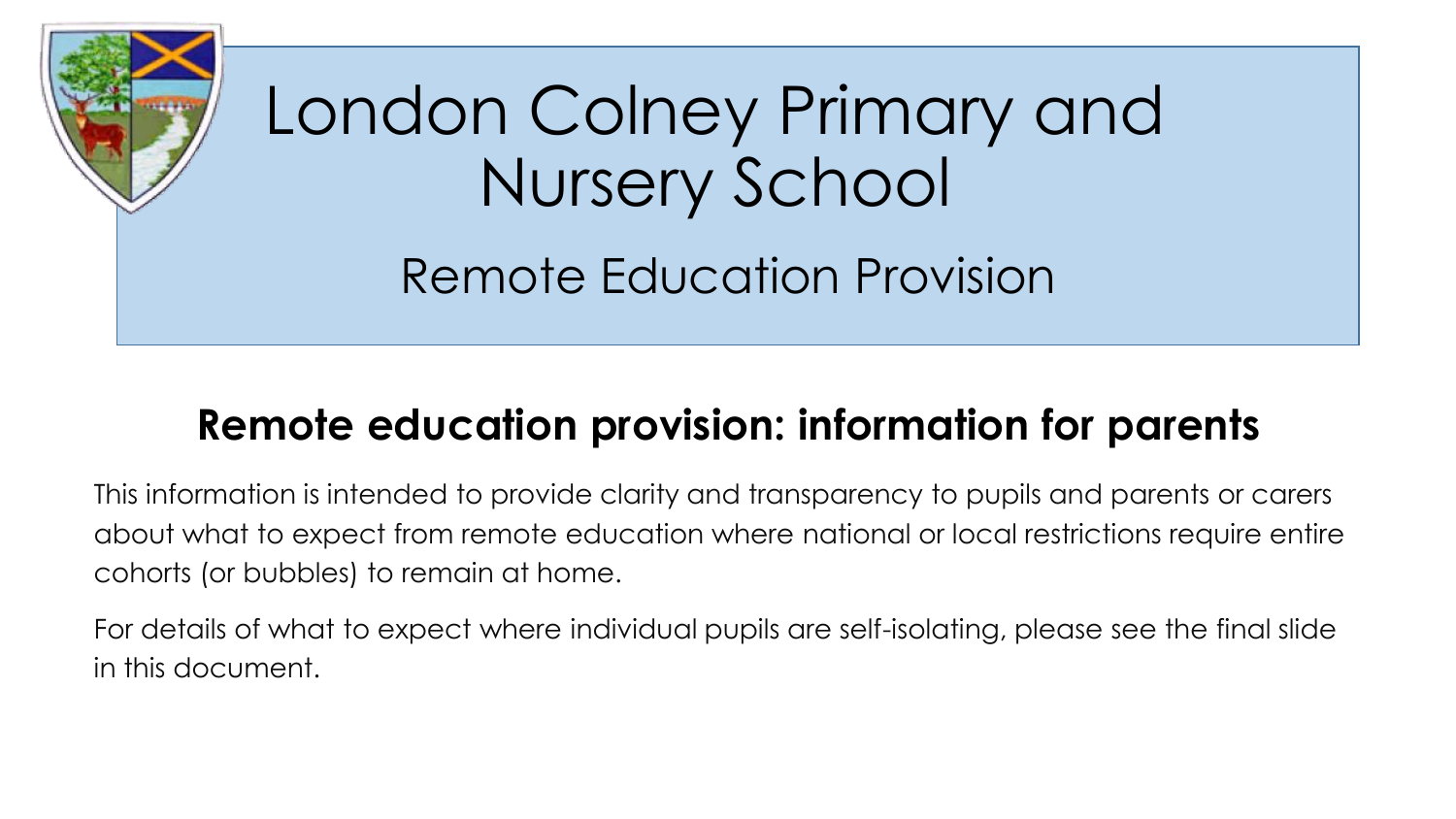- 1. [What should my child expect from immediate remote education in the first day or two of pupils being sent home?](#page-2-0)
- 2. Following the first few days of remote education, will my child be taught broadly the same curriculum as they would if they were in school?
- 3. [How long can I expect work set by the school to take my child each day?](#page-4-0)
- 4. [How will my child access any online remote education you are providing?](#page-5-0)
- 5. [If my child does not have digital or online access at home, how will you support them to access remote education?](#page-6-0)
- 6. [How will my child be taught remotely?](#page-7-0)
- 7. [What are your expectations for my child's engagement and the support that we as parents and carers should](#page-8-0)  provide at home?
- 8. [How will you check whether my child is engaging with their work and how will I be informed if there are concerns?](#page-9-0)
- 9. [How will you assess my child's work and progress?](#page-10-0)
- 10. [How will you work with me to help my child who needs additional support from adults at home to access remote](#page-11-0)  education?
- 11. [If my child is not in school because they are self-isolating, how will their remote education differ from the approaches](#page-12-0)  described above?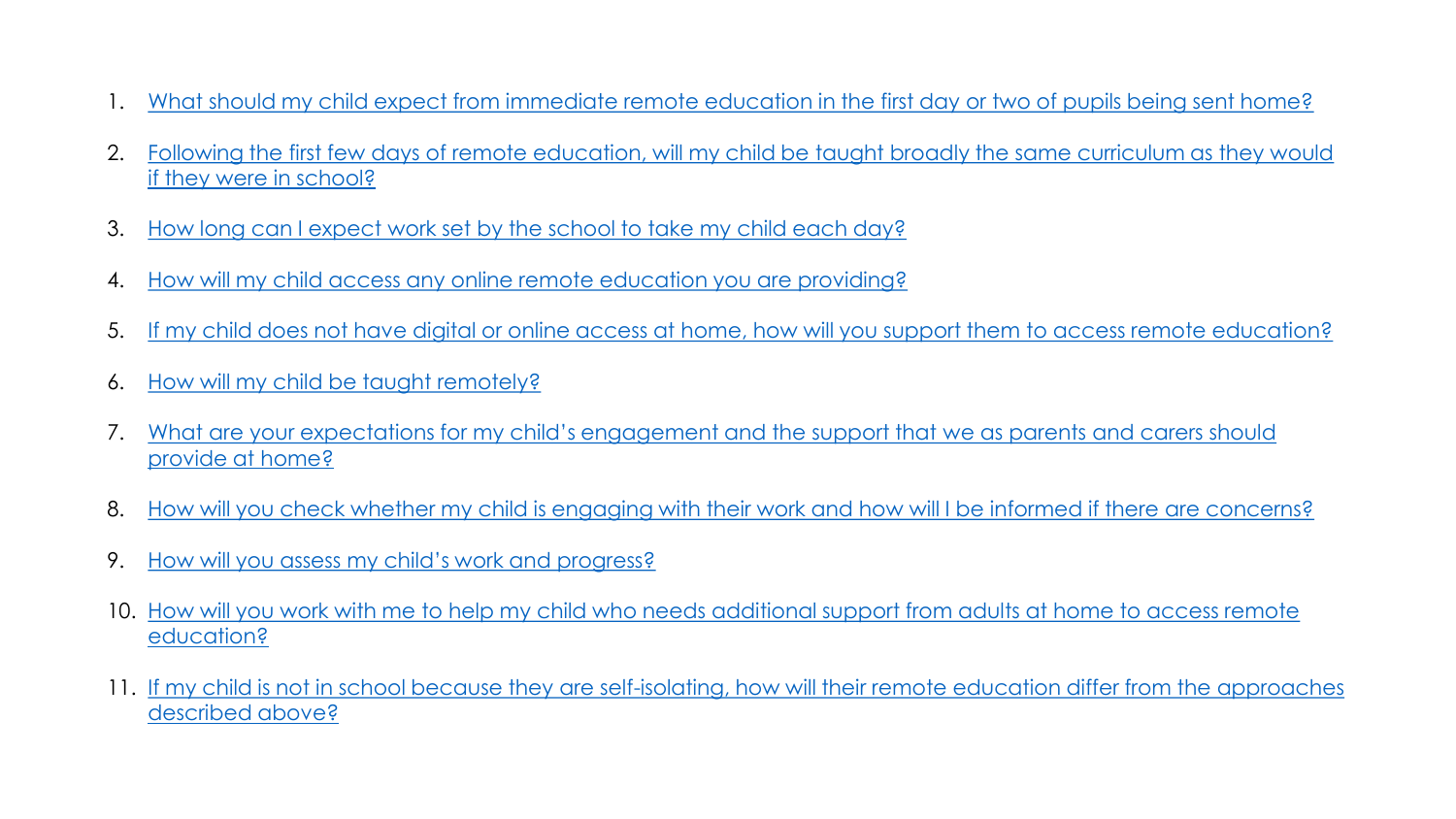# <span id="page-2-0"></span>**What should my child expect from immediate remote education in the first day or two of pupils being sent home?**

A pupil's first day or two of being educated remotely might look different from our standard approach, while we take all necessary actions to prepare for a longer period of remote teaching.

In the instance of school closure, teachers will upload expectations onto each child's Class Dojo account. This way, we aim to keep parents informed of the planned remote education in a timely manner therefore limiting disruption to every child's learning.

For the first day or two, remote education will follow the outline below:

- Live 'Google Meet' session daily as a class group for half an hour to ensure continued contact and establish learning expectations.
- Use of Oak National Academy for Maths and English
- Foundation subject lessons (e.g. History, Geography, Art etc.) following the school curriculum maps will be uploaded to Class Dojo by teachers daily for a total of 2 hours learning time.
- Contact will be made with parents and carers within this time to confirm arrangements for further remote education.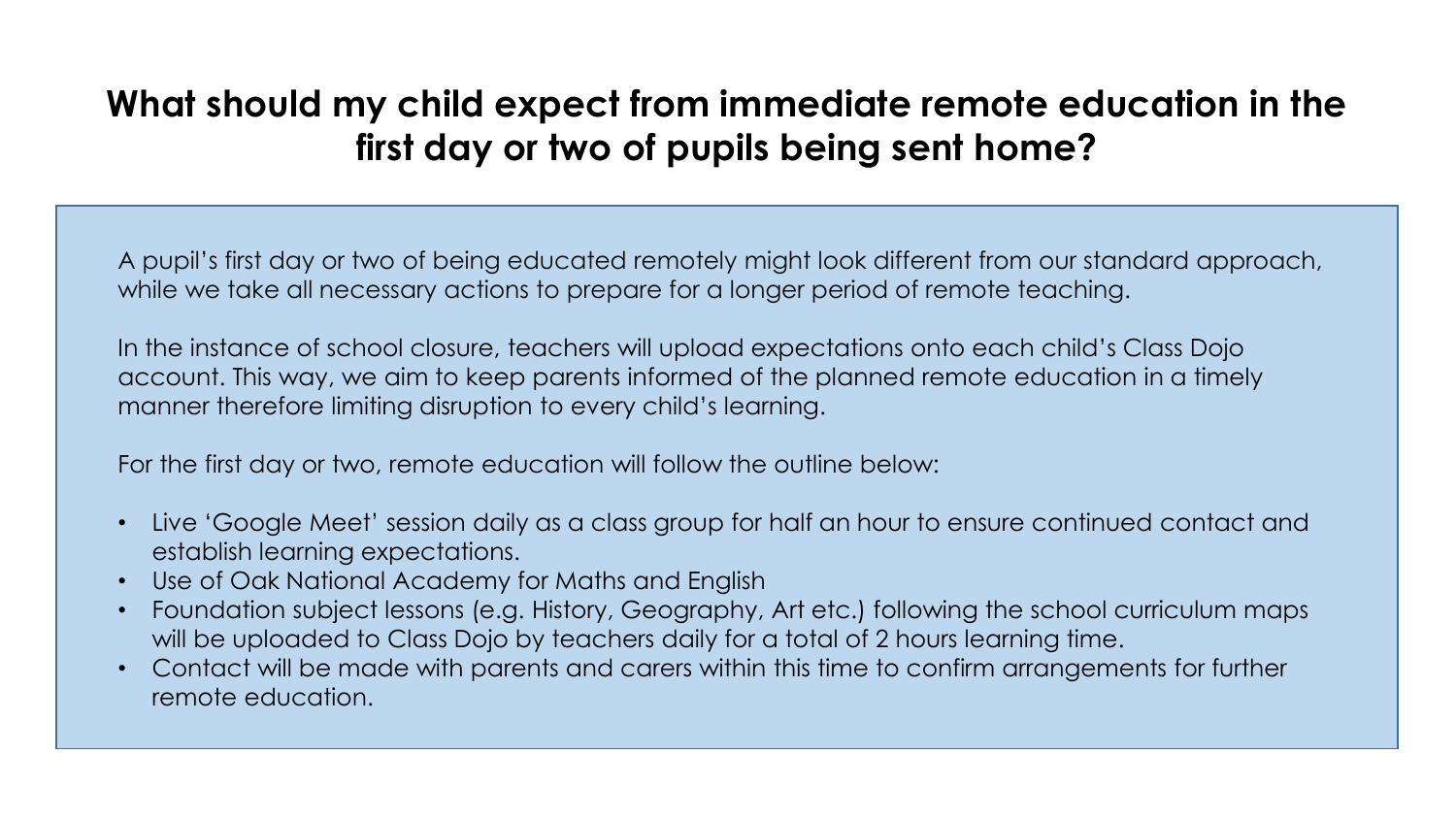# <span id="page-3-0"></span>**Following the first few days of remote education, will my child be taught broadly the same curriculum as they would if they were in school?**

Our remote learning provision will cover the same curriculum as we do in school. It is important that your child completes their home learning each day to ensure that they do not miss any of the curriculum.

At London Colney, we are able to offer a remote education curriculum that is broadly the same as the learning opportunities in school. As well as delivering lessons following the curriculum, teachers regularly assess children's work and review planning to ensure it is adapted for every child's needs as it would be in school.

#### **Remote education reflects school policy in every way possible, including:**

- Daily reading lessons
- Daily Maths lessons following White Rose Teaching Sequence
- Daily English lessons using high quality texts inspired by The Power of Reading Teaching Sequences
- Daily Phonics differentiated to individual levels (EYFS, KS1)
- Daily Spelling lessons (KS2)
- Delivery of foundation subjects that follow the school curriculum map to ensure progression between year groups.

Teachers will be aware of adaptations that need to be made to lessons to ensure that they are accessible remotely. In some cases, a variety of learning tasks will be set to make sure that every child can complete learning with the resources available to them at home.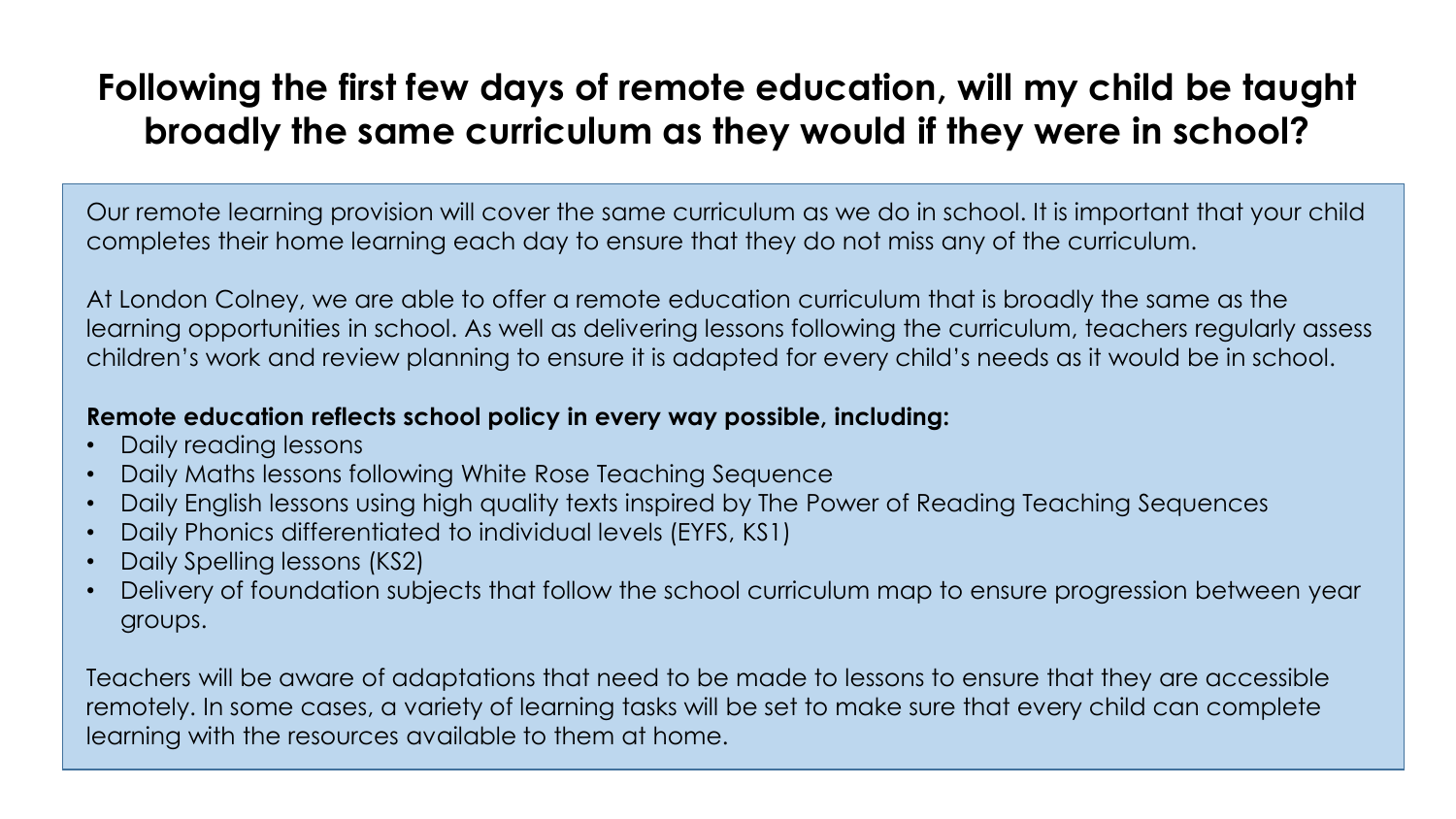# <span id="page-4-0"></span>**How long can I expect work set by the school to take my child each day?**

Our remote learning time table has been made to mimic the structure of your child's day at school. The school sets work that is of the equivalent length to the core teaching pupils would receive in school in an appropriate range of subjects. We plan for around 5-6 hours\* of remote learning and have provided recommended time frames alongside each activity:

- Daily Reading or Book Look (30 mins)
- Maths (1 hour)
- Movement break (20 mins)
- English (1 hour)
- Spellings (30 mins)
- Lunch + wellbeing activity 1 hour)
- Foundation subject (1 hour)
- Additional learning tasks (1 hour)

*\*A minimum expectation of 4 hours of remote learning will need to be completed each day in accordance to the government guidelines.*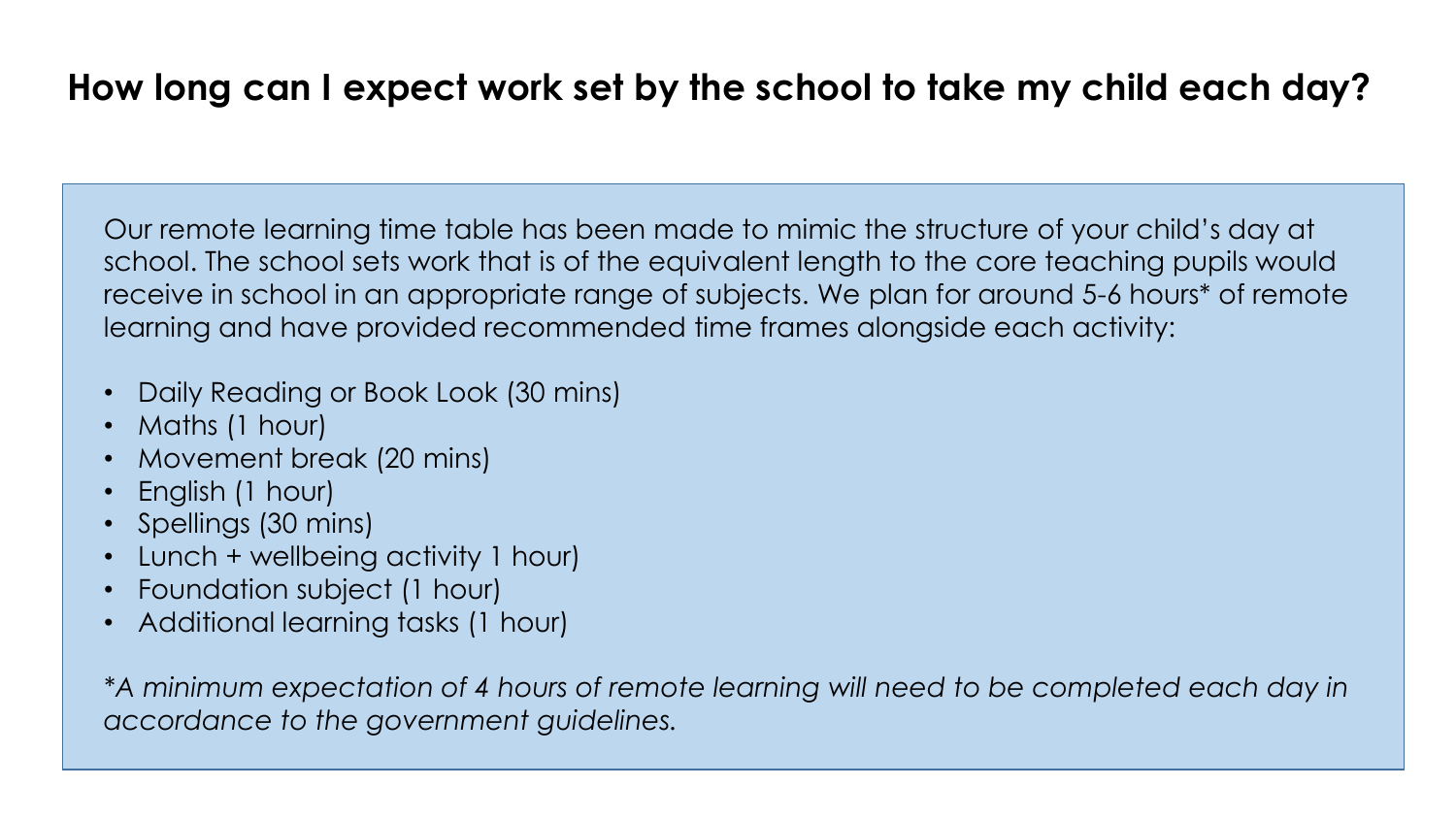# <span id="page-5-0"></span>**How will my child access any online remote education you are providing?**

The school uses the following digital platforms to support effective communication and accessibility for all pupils:

- [Class Dojo](https://classdojo.com/) our school communication platform where teachers will post daily remote learning tasks, recorded teaching videos and information. You will have a child and parent profile set up where you can upload work onto your child's portfolio, receive feedback and contact your child's teacher.
- [Google Meet](https://meet.google.com/) a daily video meeting for registration and an opportunity for your child to stay connected with their teacher and peers.
- [Purple Mash](https://www.purplemash.com/login/) a technology based platform that we use in school. It contains a wide range of ageappropriate software tools, resources and activities which can be set for pupils to do at home.
- [Oxford Owl](https://www.oxfordowl.co.uk/oxford-owl-ebook-collection) our school phonics and spelling scheme providing access to daily phonics lessons and online banded books.
- [White Rose Maths](https://whiterosemaths.com/) our school maths scheme providing access to video lessons and an overview of our scheme of learning.
- [Times Tables Rock Stars](https://ttrockstars.com/) an online programme of daily practise to help pupils master their times tables.

Please contact your child's teacher if you need your child's login details or any support with accessing these platforms.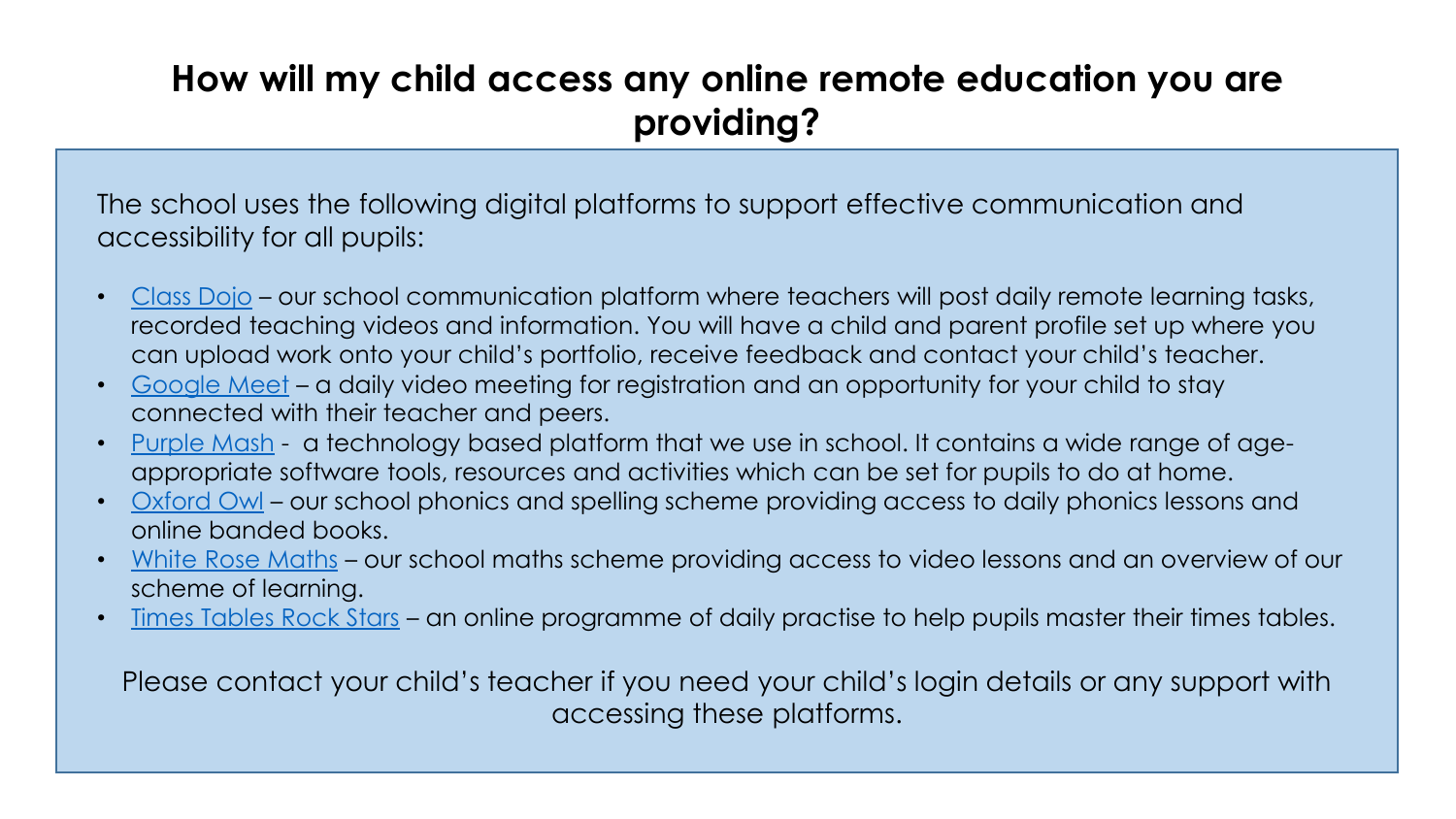# <span id="page-6-0"></span>**If my child does not have digital or online access at home, how will you support them to access remote education?**

London Colney Primary school aims to issue or lend devices such as laptops and tablets where necessary. Please note that this will be entirely dependent on our availability and government laptop allocation and these devices are distributed on a priority basis.

If there is any delay, the school will provide printed paper based learning packs. In addition, we are able to offer free data to support families who are not able to access internet connection.

If there are instances where there are limited or no resources at home, they will be reviewed on a case by case basis and we will aim to provide additional support as required, e.g. referral to a family support worker, a place in school, additional resources etc.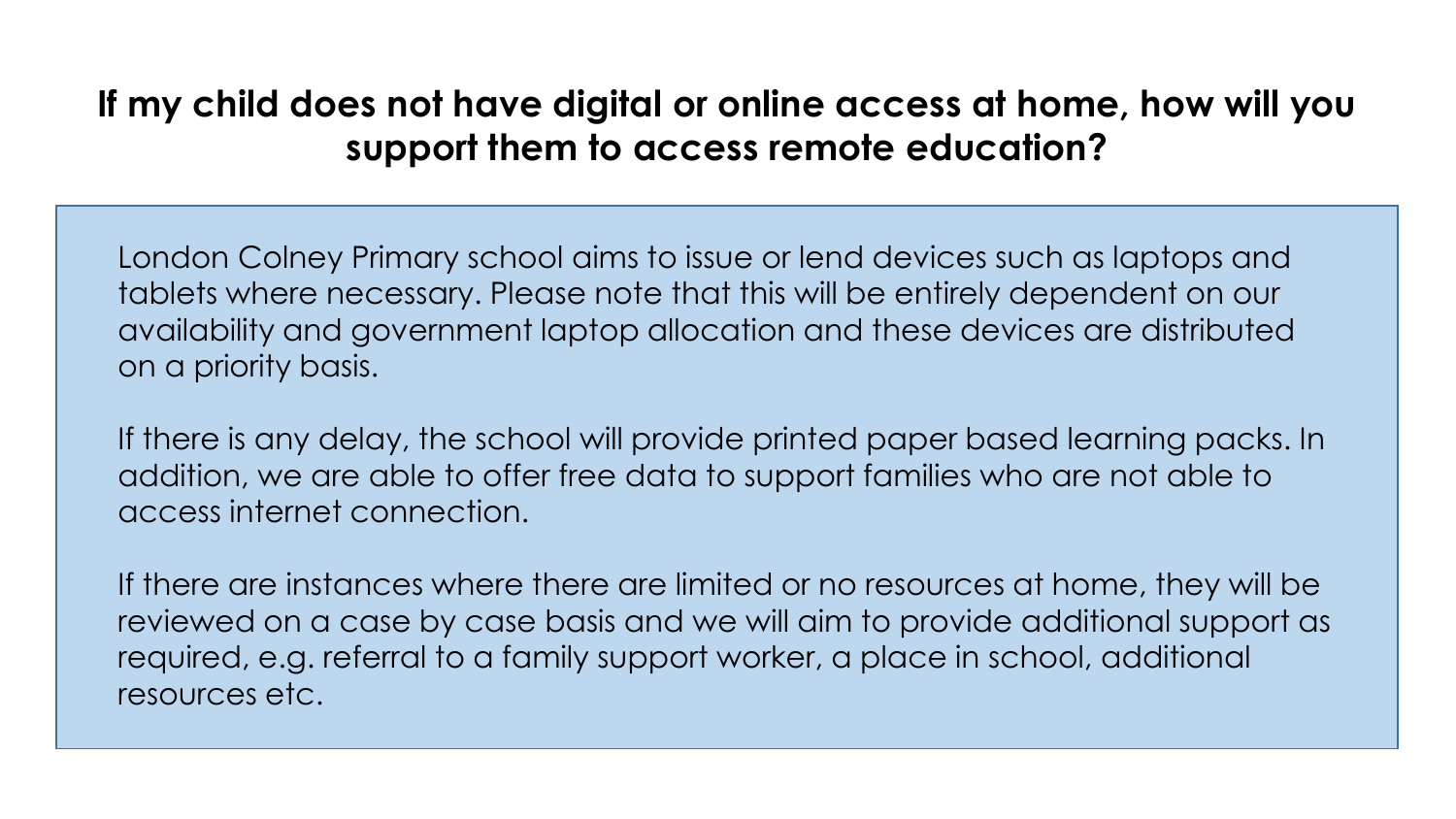# **How will my child be taught remotely?**

<span id="page-7-0"></span>Our home learning package has been made with our pupils and families in mind and we will adapt our curriculum to meet the needs of each children as much as possible. The school has a system in place to support remote education using curriculum-aligned resources. We have chosen a range of approaches to teach our pupils remotely that cater to their learning needs:

- Live registration and teaching on Google Meet (online lessons)
- Recorded lessons (video/audio recordings made by school teachers)
- Recorded teaching (Oxford Owl Phonics, Oak National Academy lessons, White Rose)
- Printed paper packs produced by teachers (workbooks, worksheets)
- Online reading books (Oxford Owl banded books)
- Available websites supporting the teaching of specific subjects or areas, including video clips or sequences (BBC Bitesize)
- Internet research activities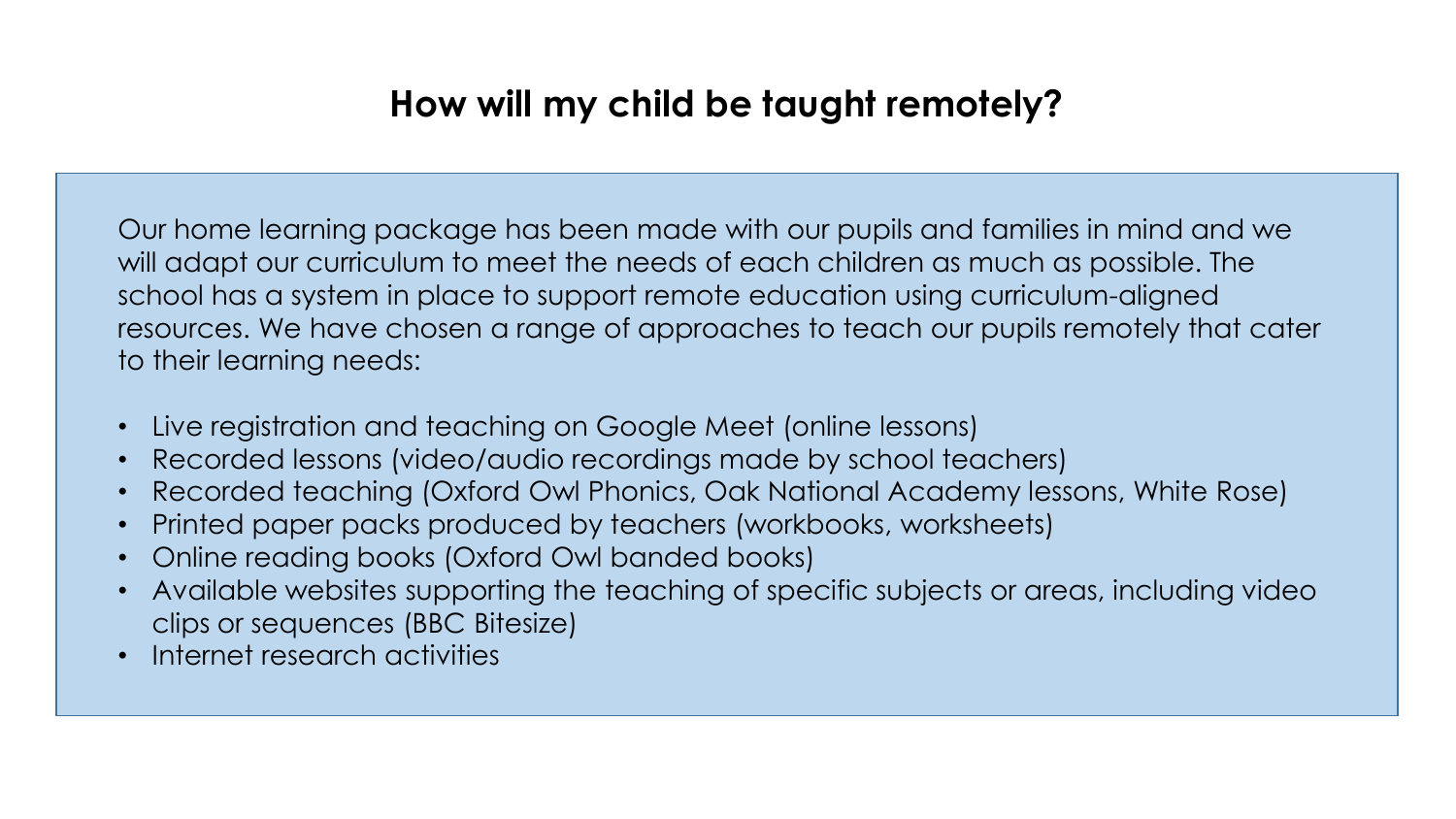# <span id="page-8-0"></span>**What are your expectations for my child's engagement and the support that we as parents and carers should provide at home?**

It is important that your child engages with their remote learning whilst we are not at school. Pupils are expected to attend their class Google Meet each day to register and interact with their teacher and peers. Pupils are required to complete their daily remote learning and upload each piece of work onto Class Dojo so their teacher can respond.

We recommend using a quiet space where they can work without interruption. We ask that you help them as much as you are able to, particularly younger children who may need support accessing online materials and staying focused with their remote learning.

### Our top tips:

- Try to encourage your child to be ready and dressed for the start of the school day, and to keep to their timetable
- Distinguish between weekdays and weekends, and make it clear when the school day is over, to separate home and school life
- Plan breaks and exercise into the day to help keep your child active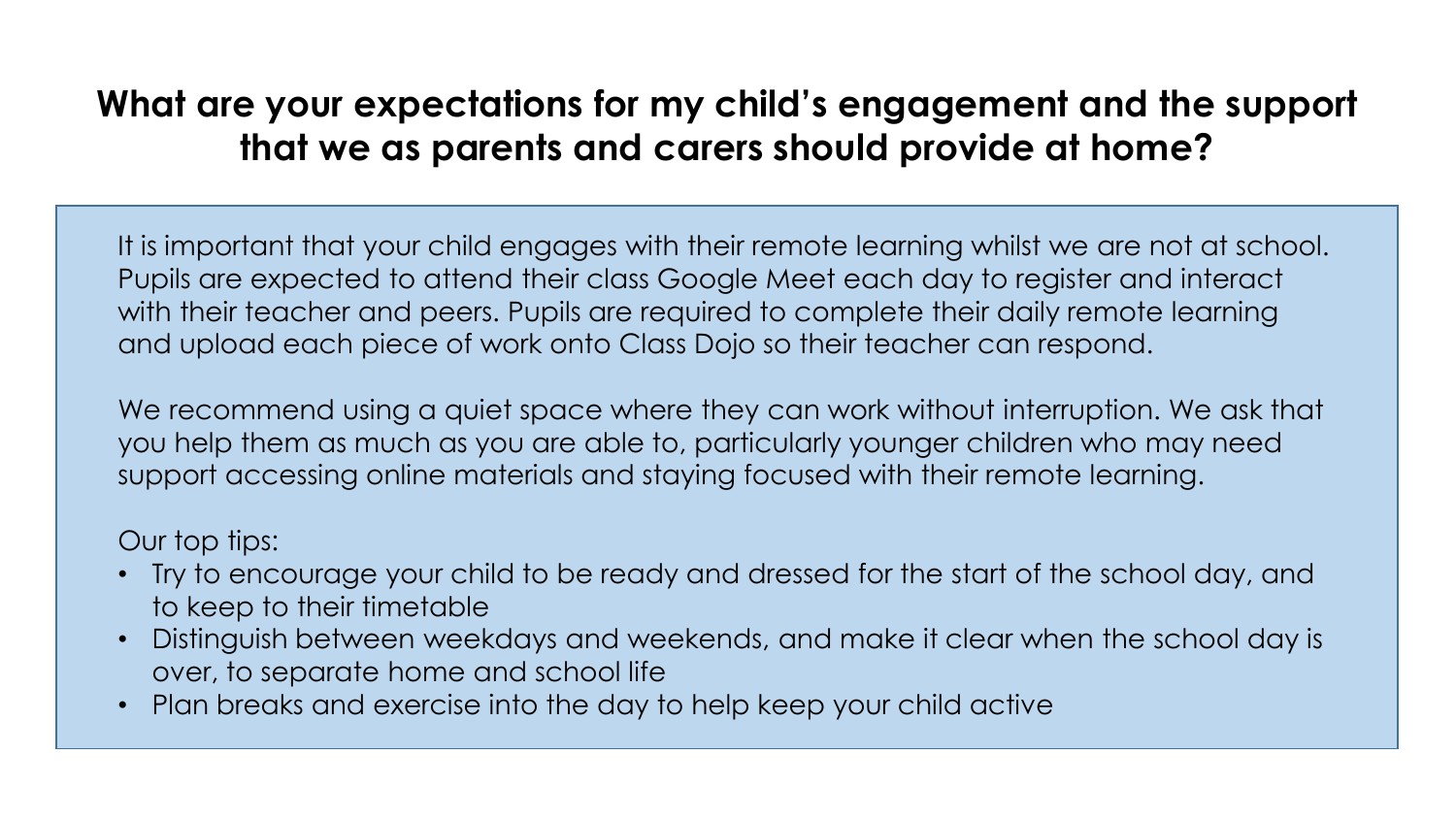# <span id="page-9-0"></span>**How will you check whether my child is engaging with their work and how will I be informed if there are concerns?**

Our remote learning will be monitored closely by class teachers and the Senior Leadership team to ensure that we can continue to provide a high quality education for all pupils. We will use the following methods to track pupil participation:

- A daily attendance register on Google Meet.
- Daily monitoring and feedback to work posted on Class Dojo.
- Weekly contact to any families with children who are not engaging with their remote learning.
- Weekly meetings to discuss children who are not engaging to create an individual plan.

We understand that it can be harder to engage and motivate pupils remotely than when they are in the classroom. We kindly ask for your support so that we can continue to provide high-quality education for your child during this time. Please do not hesitate to contact us for support e.g. an alternative provision if you are having difficulties with our remote learning provision.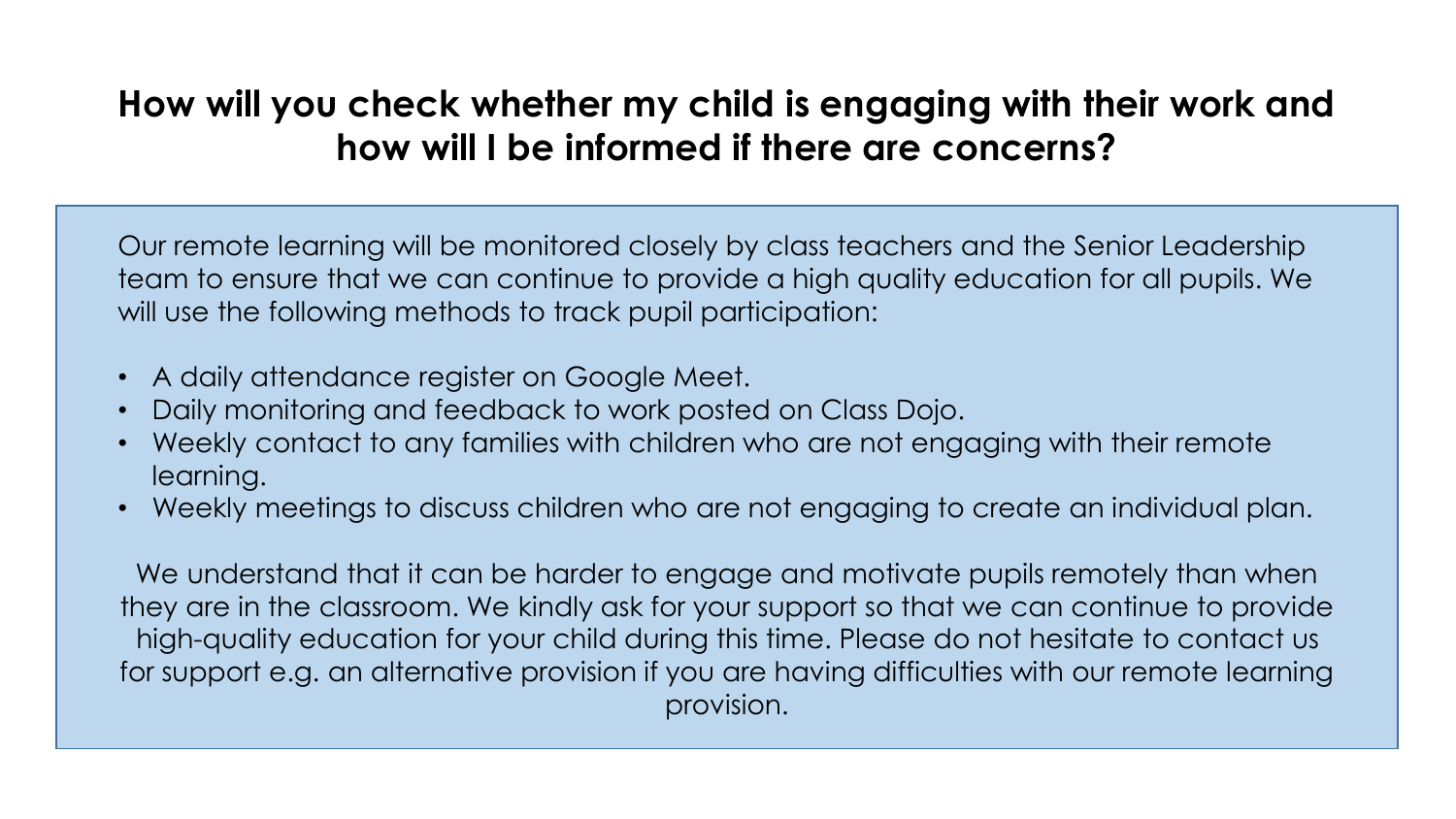### **How will you assess my child's work and progress?**

<span id="page-10-0"></span>Our remote curriculum has been tailored to be aligned with the classroom curriculum as much as possible. The learning is carefully sequenced to ensure that our pupils obtain the building blocks they need to move on to the next step.

The learning intent and individualised next steps will be made explicitly by teachers as they would be in the classroom environment. Questions and other suitable tasks will be used to gauge how well all pupils are progressing. Additionally, teachers will evaluate and assess any work submitted to inform and adapt their planning.

In line with our school conferencing policy, teachers will provide timely feedback and a next step for learning on a minimum of 1 piece of English and Maths work per child each week. Additional feedback and interactions will be given daily on Class Dojo to encourage and motivate pupils e.g. liking posts, awarding Dojo points, lockdown learner the week.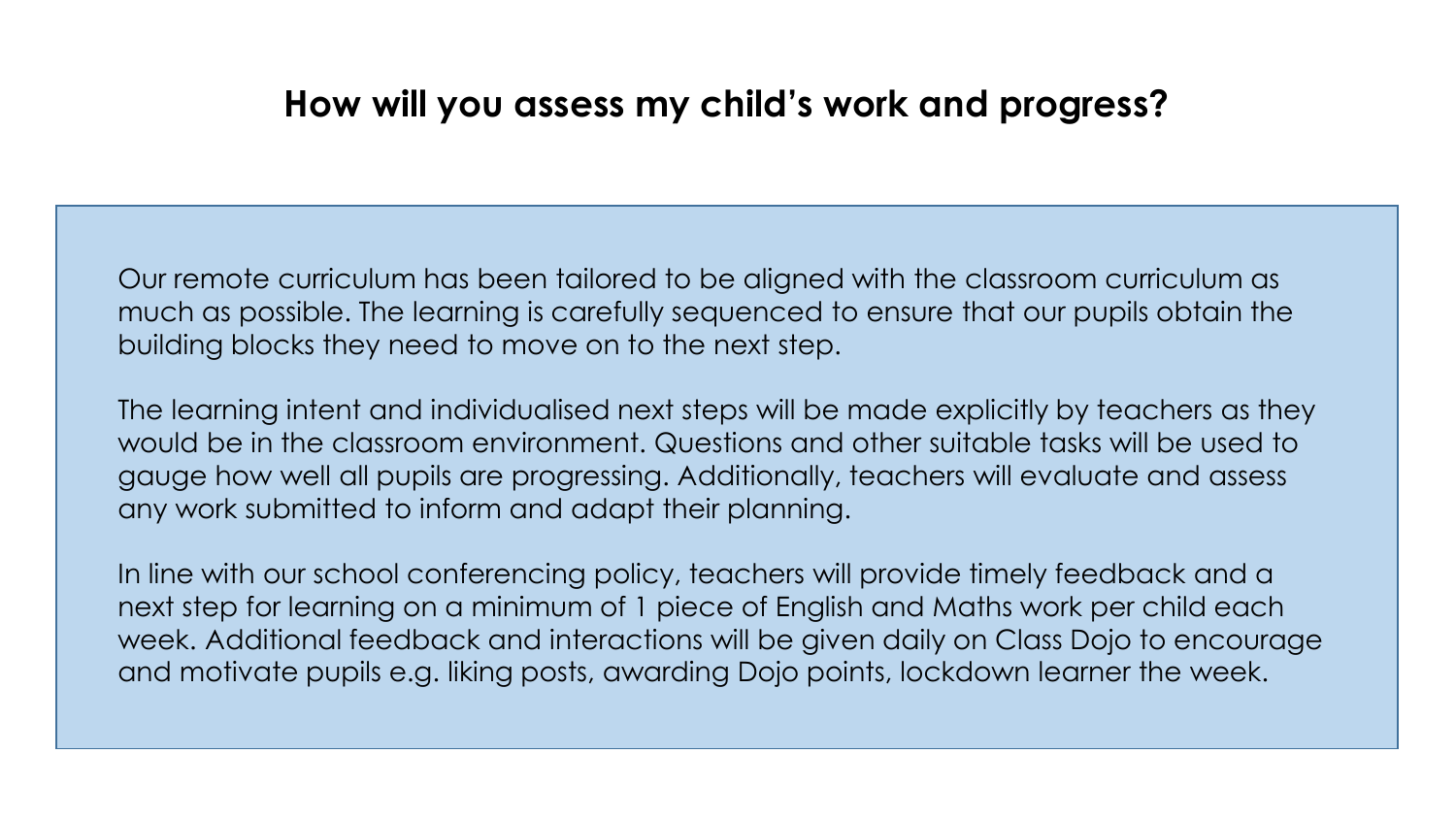# <span id="page-11-0"></span>**If my child is not in school because they are self-isolating, how will their remote education differ from the approaches described above?**

We recognise that some pupils, for example pupils with special educational needs and disabilities (SEND) may not be able to access remote education without support from adult at home. We acknowledge the difficulties this may place on families, and we will work with parents and carers to support those pupils in the following ways:

- Differentiated teaching activities.
- An alternative remote learning provision.
- Personalised pupil passports with targets and next steps.
- Additional half termly teacher video meeting with parents and SENCo.
- Recorded SEN teaching strategies.
- Access to additional resources.
- Information and updates shared regularly with parents to help to support children and families at home.
- Referrals to external agencies, e.g. family support.

Our remote teaching aims to provide an accessible home learning provision that is tailored to the needs of our children. Please do not hesitate to contact the school if you need further support or advice and guidance.